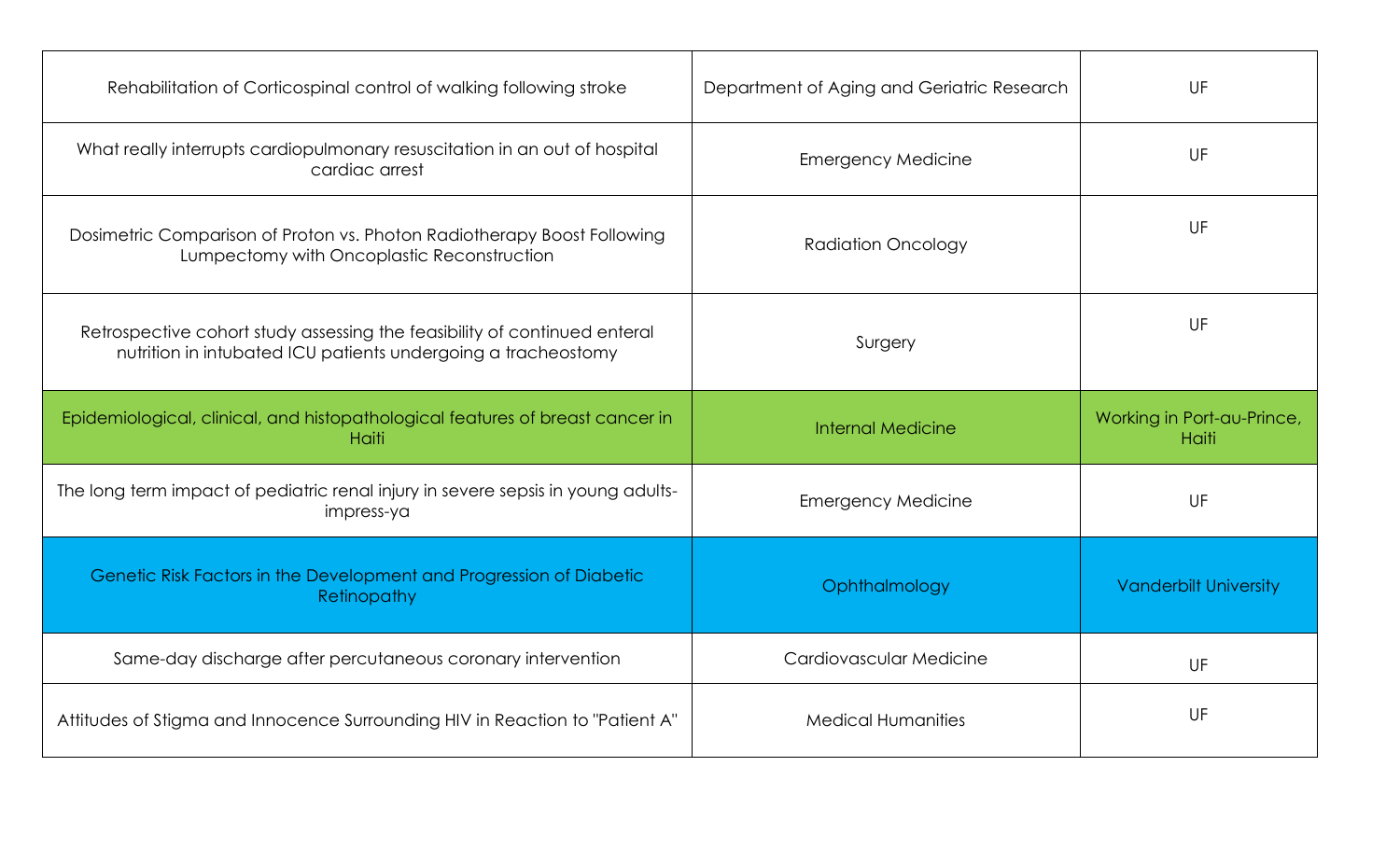| <b>Wilms' Tumor Chart Review</b>                                                                                                            | <b>Infectious Diseases &amp; Global Medicine</b> | Hospital Infantil Robert Reid<br>Cabral, Santo Domingo,<br>Dominican Republic |
|---------------------------------------------------------------------------------------------------------------------------------------------|--------------------------------------------------|-------------------------------------------------------------------------------|
| Biomarkers in Friedreich's Ataxia                                                                                                           | Pediatrics, Pediatric Neurology                  | UF                                                                            |
| Clinical Variables Associated with Negative Coronary Artery Tomography<br><b>Studies</b>                                                    | <b>Emergency Medicine</b>                        | UF                                                                            |
| Management of Infected Aortic Grafts, Infected peripheral Vascular Grafts<br>and Infected Dialysis Access                                   | <b>Hematology and Oncology</b>                   | UF                                                                            |
| Epidemiology and Characteristics of Kidney Stone Formers, Relationship of<br>urinary tract infection and urinary lithiasis in women and men | Urology                                          | UF                                                                            |
| Medical and surgical outcomes of necrotizing enterocolitis                                                                                  | Surgery                                          | UF                                                                            |
| Thoracic Endovascular Repair for Coarctation a Single Center Retrospective<br>Review                                                        | Surgery                                          | UF                                                                            |
| Application of a standardized protocol for the treatment of pediatric asthma<br>patients                                                    | Pediatrics                                       | UF                                                                            |
| OXi4503 Phase IA Clinical Trial                                                                                                             | Medicine                                         | UF                                                                            |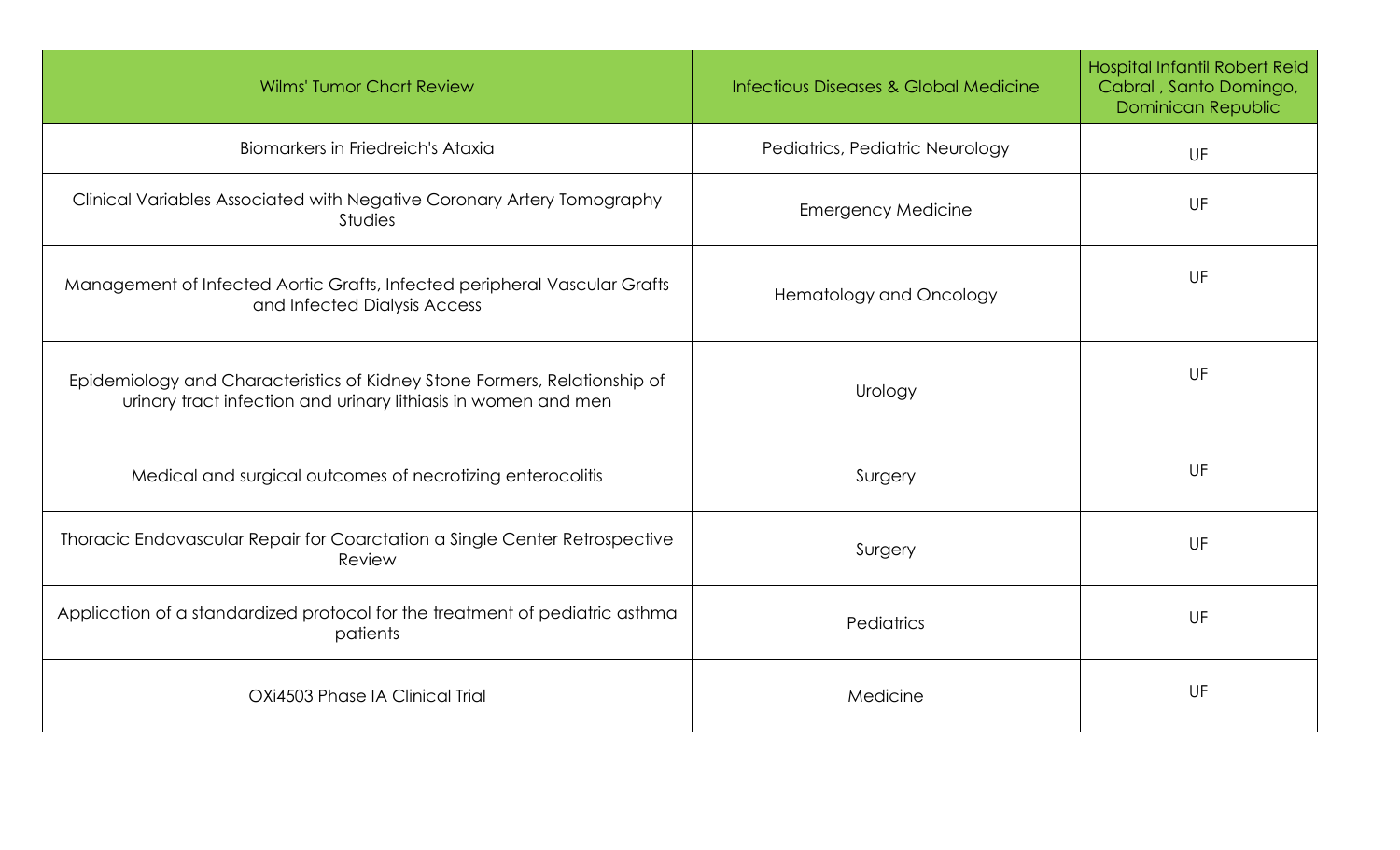| Targeting IGFBP-5 with a novel compound to decrease growth of leiomyoma<br>in vitro                                              | <b>Obstetrics and Gynecology</b>     | UF                                               |
|----------------------------------------------------------------------------------------------------------------------------------|--------------------------------------|--------------------------------------------------|
| Correlation Between Visits to the Equal Access Clinic Network and the UF<br>Health Shands Emergency Department                   | Community Health and Family Medicine | UF                                               |
| Outcomes of Supracondylar/Intercondylar Femoral Fractures in adults (A<br><b>Retrospective Chart Review)</b>                     | Orthopaedics and Rehabilitation      | UF                                               |
| Predicting futile recandization after thrombectomy in patients with acute<br>stroke                                              | Neurosurgery                         | UF                                               |
| <b>Genetics of Muscular Dystrophy</b>                                                                                            | Pediatrics                           | UF                                               |
| The effect of statins on remyelination of nerves Changing project, no title yet                                                  | Neuroscience                         | Boston, MA                                       |
| Predicting Futile recandization after thrombectomy in patients with acute<br>stroke                                              | Neurosurgery                         | UF                                               |
| Inpatient Length of Stay Predicts Readmission Rates Amongst Neurosurigcal<br>Patients: A State Inpatient Database (sid) Analysis | Neurosurgery                         | UF                                               |
| Defining the cereballar rhombic lip, a substate for developmental<br>pathogenesis of human cereballar malformations              | Neurology                            | <b>Seattle Children's</b><br>Reasearch Institute |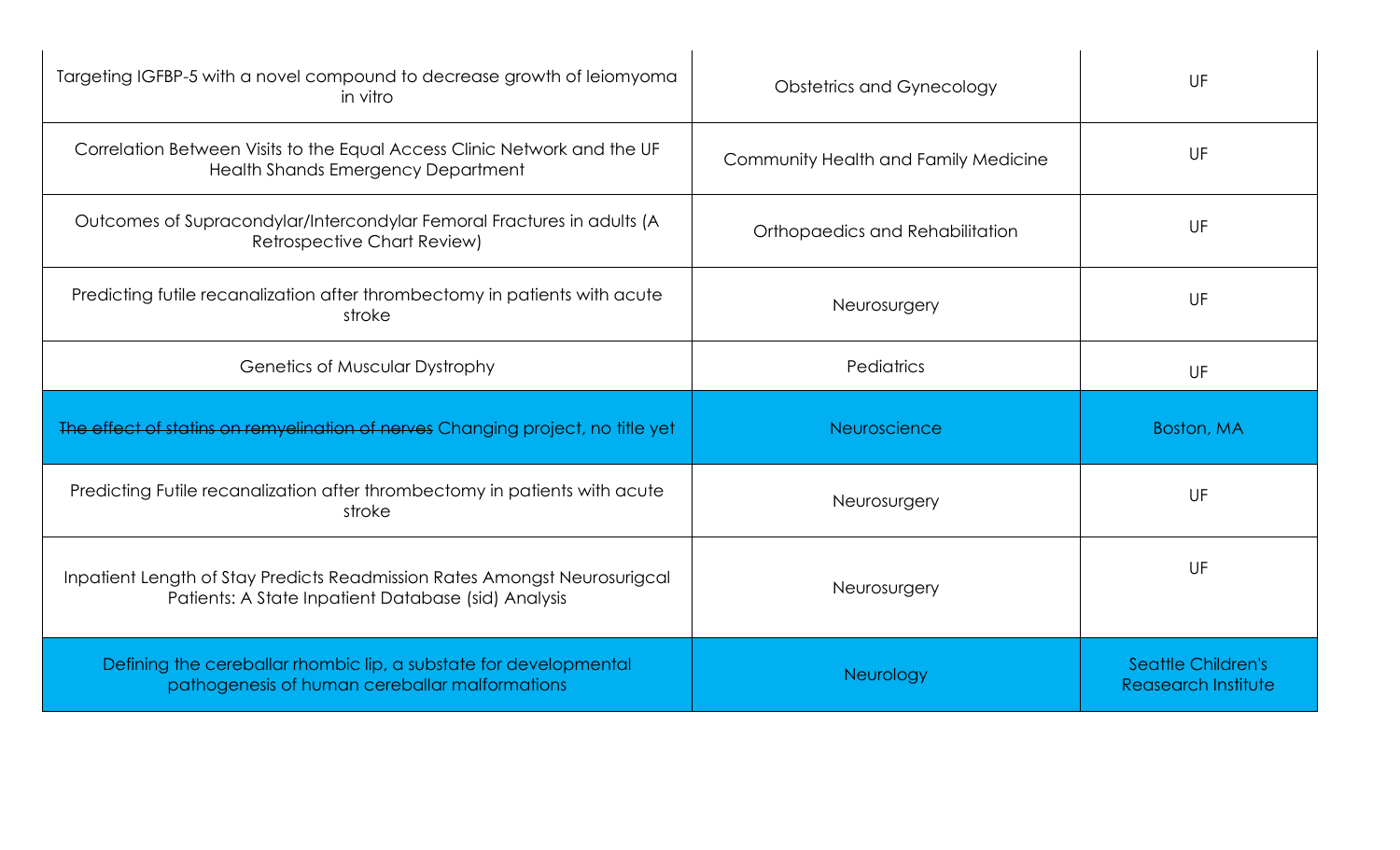| Medical Student Wellness, Stress and Burnout                                                                                                                               | Psychiatry                            | UF     |
|----------------------------------------------------------------------------------------------------------------------------------------------------------------------------|---------------------------------------|--------|
| Behavioral & Cognitive Neurology Research: Influence of Volume and Color<br>on the Spatial Allocation of Attention                                                         | Neurology and Health Psychology       | UF     |
| Innervation defects of the diaphragm in patients with CMT1A                                                                                                                | Neuroscience                          | UF     |
| Evaluation of the movement of Cardiac Structures during intrafractional and<br>interfractional treatments amount Patients Receiving Radiation for Thoracic<br>Malignancies | <b>Radiation Oncology</b>             | UF JAX |
| Using Geographic Information Systems and Spatial Analysis to Study extremely<br>frequent emergency department users                                                        | <b>Health Outcomes and Policy</b>     | UF     |
| Incorporation of Patient Reported Outcomes data in the Care of US Veterans<br>with Rheumatoid Arthritis                                                                    | Medicine                              | UF     |
| Improving the continuum of care among patients with latent tuberculosis<br>infections (LTBI): Targeted Testing                                                             | Infectious Diseases & Global Medicine | UF     |
| The Relationship between the Landing Error Scoring System and the<br>Biomechanics of Walking and Running                                                                   | <b>OSMI</b>                           | UF     |
| Evaluation of the Outcomes for Hosts of Visiting Service Learning Students and<br><b>Trips</b>                                                                             | <b>Emergency Medicine</b>             | UF JAX |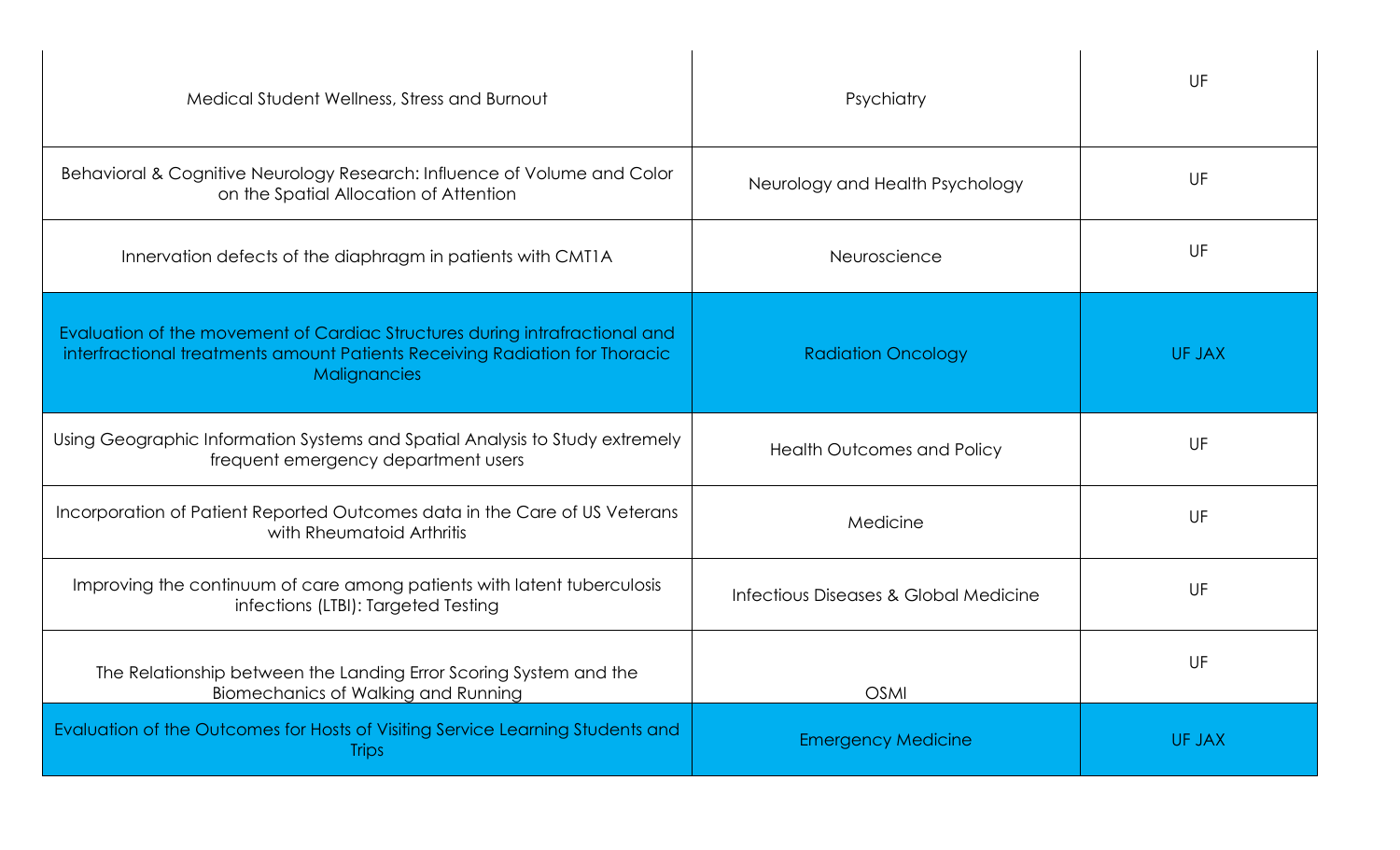| <b>Translational Research in Atopic Dermatitis</b>                                                                     | Dermatology                         | UF |
|------------------------------------------------------------------------------------------------------------------------|-------------------------------------|----|
| Outcomes after surgery for esophageal cancer; a retrospective review                                                   | Thoracic and Cardiovascular Surgery | UF |
| Computable Phenotyping for OneFlorida Consortium                                                                       | <b>Health Outcomes and Policy</b>   | UF |
| Screening for adverse experiences in pediatric practice: a qualitative study of<br>physician and caregiver perspective | <b>Health Outcomes and Policy</b>   | UF |
| Deep Learning techniques applied to medical imaging                                                                    | Anesthesiology                      | UF |
| Genome Wide association studies in Type 1 Diabetes                                                                     | Pathology                           | UF |
| Analysis of Complications Associated with Emergency Department Rapid<br>Sequence Intubation                            | <b>Emergency Medicine</b>           | UF |
|                                                                                                                        |                                     | UF |
| Incidence and Characterization of Retinopathy in Children with Type 1<br>Diabetes Using a Non-mydriatic Fundus Camera  | Pediatric Endocrinology             |    |
| Using Dual Adeno Associated Virus Vectors to Treat Inherited Retinal disease                                           | Ophthalmology                       | UF |
| New Onset Diabetes Educator                                                                                            | Pediatric Endocrinology             | UF |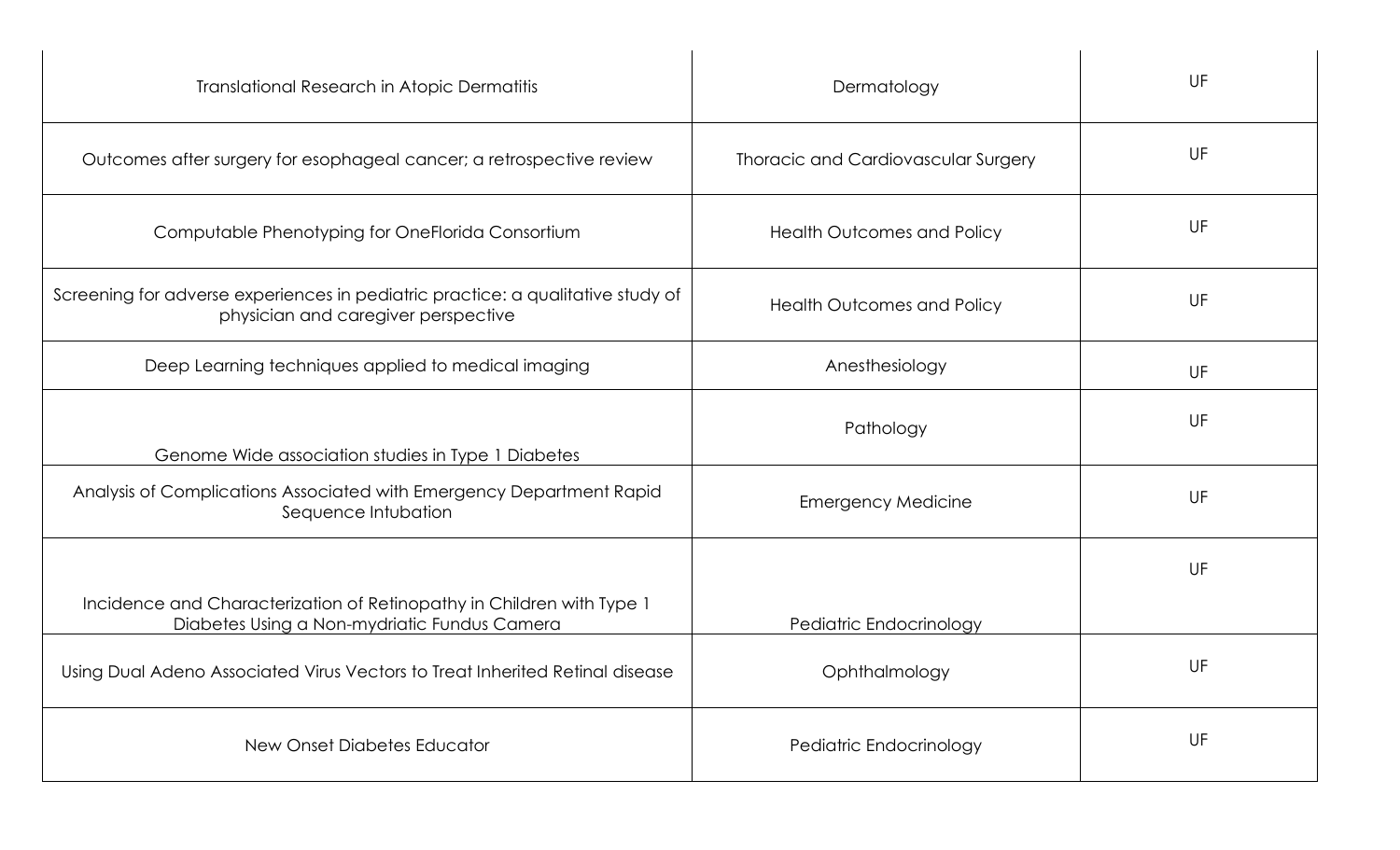|                                                                                                                                                                                                                            |                                           | UF |
|----------------------------------------------------------------------------------------------------------------------------------------------------------------------------------------------------------------------------|-------------------------------------------|----|
| Social Network Analysis of Perioperative Outcomes                                                                                                                                                                          | Anesthesiology                            | UF |
| Management of Pediatric Crohn's Disease: complications and outcomes                                                                                                                                                        | Surgery                                   |    |
| Investigating the additive benefit of the urine liparabinomannan test to<br>current TB diagnostics among HIV+ adults in Panama City, Panama                                                                                | Infectious Diseases & Global Medicine     | UF |
| Etiology of osteoradionecrosis in patients who have undergone fibula free flap<br>transplant surgery                                                                                                                       | Otolaryngology                            | UF |
| Factors influencing patient follow-up after pelvic floor surgery                                                                                                                                                           | <b>Obstetrics and Gynecology</b>          | UF |
| Effect of Changing Cadence on Kinematic, Kinetic and Metabolic Responses<br>During Downhill Running                                                                                                                        | Orthopaedics and Rehabilitation           | UF |
| Outcome of transcatheter aortic valve replacement (TAVR) in patients with<br>bicuspid aortic valve and patients who underwent TAVR with SAPIEN 3 valve<br>at the University of Florida from March 1, 2012 - March 16, 2016 | Anesthesiology                            | UF |
| Objective quality assessment for implementation of new surgical techniques<br>as exemplified by evolving techniques in face-lifting                                                                                        | <b>Plastic and Reconstructive Surgery</b> | UF |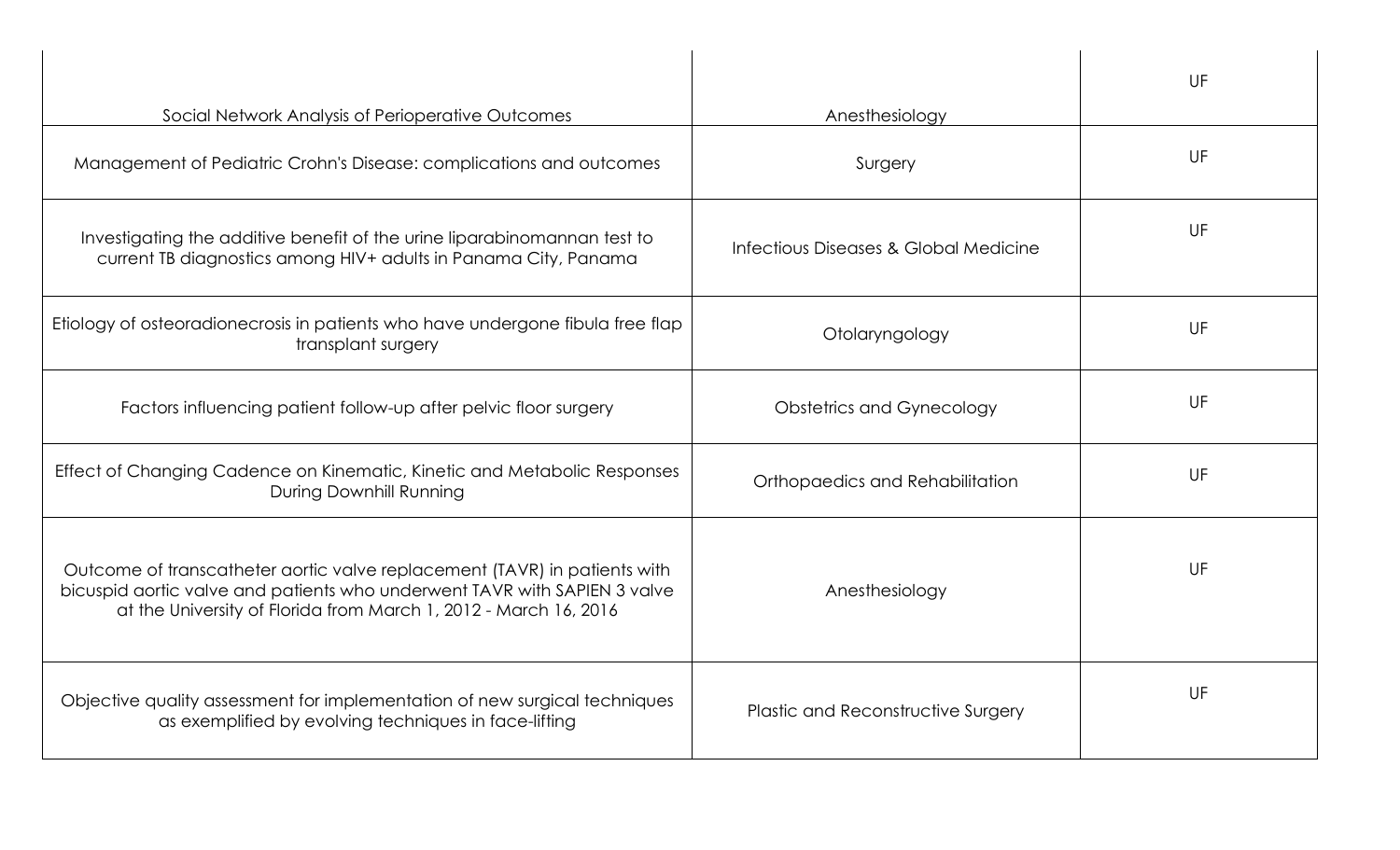| Surgery                          | UF                                        |
|----------------------------------|-------------------------------------------|
| Pediatrics                       | UF                                        |
| Pediatrics                       | UF                                        |
| Otolaryngology                   | UF                                        |
| Opthalmology                     | <b>Children's Hospital</b><br>Oakland, CA |
| Neurology                        | UF                                        |
| Pediatrics                       | UF                                        |
| <b>Obstetrics and Gynecology</b> | UF                                        |
|                                  |                                           |
|                                  |                                           |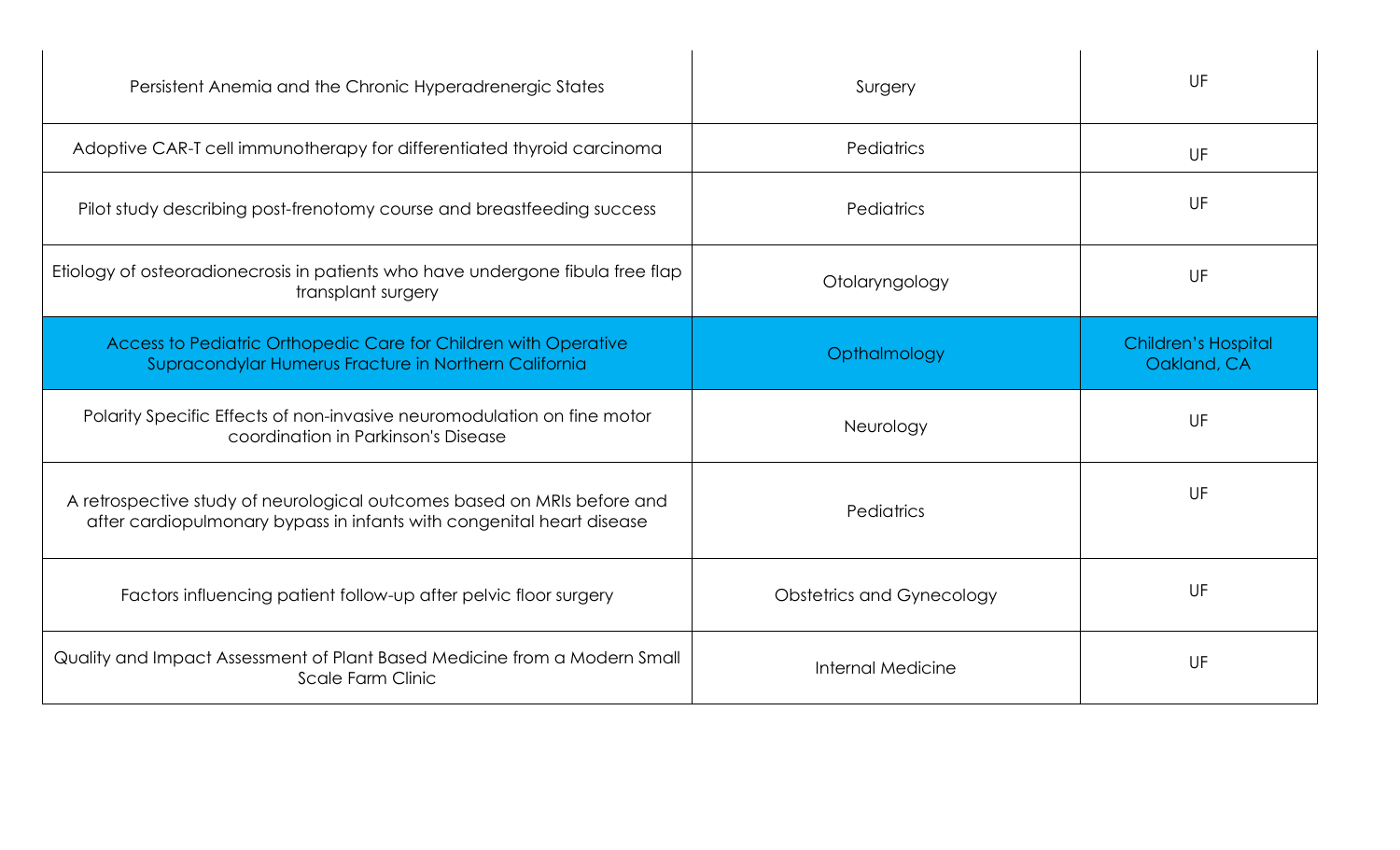| Evidence-Based Strategies to Select Optimal USPSTF Guideline at the point-of-<br>care from a Shared Decision-Making Perspective   | <b>Health Outcomes and Policy</b> | UF                      |
|-----------------------------------------------------------------------------------------------------------------------------------|-----------------------------------|-------------------------|
| The effects of advanced age on hippocampal activity dynamics and memory<br>loss                                                   | Neuroscience                      | UF                      |
| External Validation of the HEART Score for Identification of Patients at Risk of<br>Adverse Outcomes from Acute Coronary Syndrome | Emergency                         | UF                      |
| A Clinical Workflow Study to Improve Implementation of a Health Information<br><b>Technology System</b>                           | <b>Health Outcomes and Policy</b> | UF                      |
| Mindfulness in Medical Education: A Systematic Review                                                                             | <b>Educational Affairs</b>        | Asia, no country listed |
| Low risk variables associated with negative coronary computed tomography<br>angiography                                           | <b>Emergency Medicine</b>         | UF                      |
|                                                                                                                                   |                                   |                         |
| Assessing Changes in Perspective of Medical Students on Spirituality in Health<br><b>Throughout Medical Education</b>             | <b>Health Outcomes and Policy</b> | UF                      |
| Quality Improvement for Pap Smears, HPV Vaccine, and HPV Testing Rates by<br>using health maintenance tables                      | Internal Medicine                 | UF                      |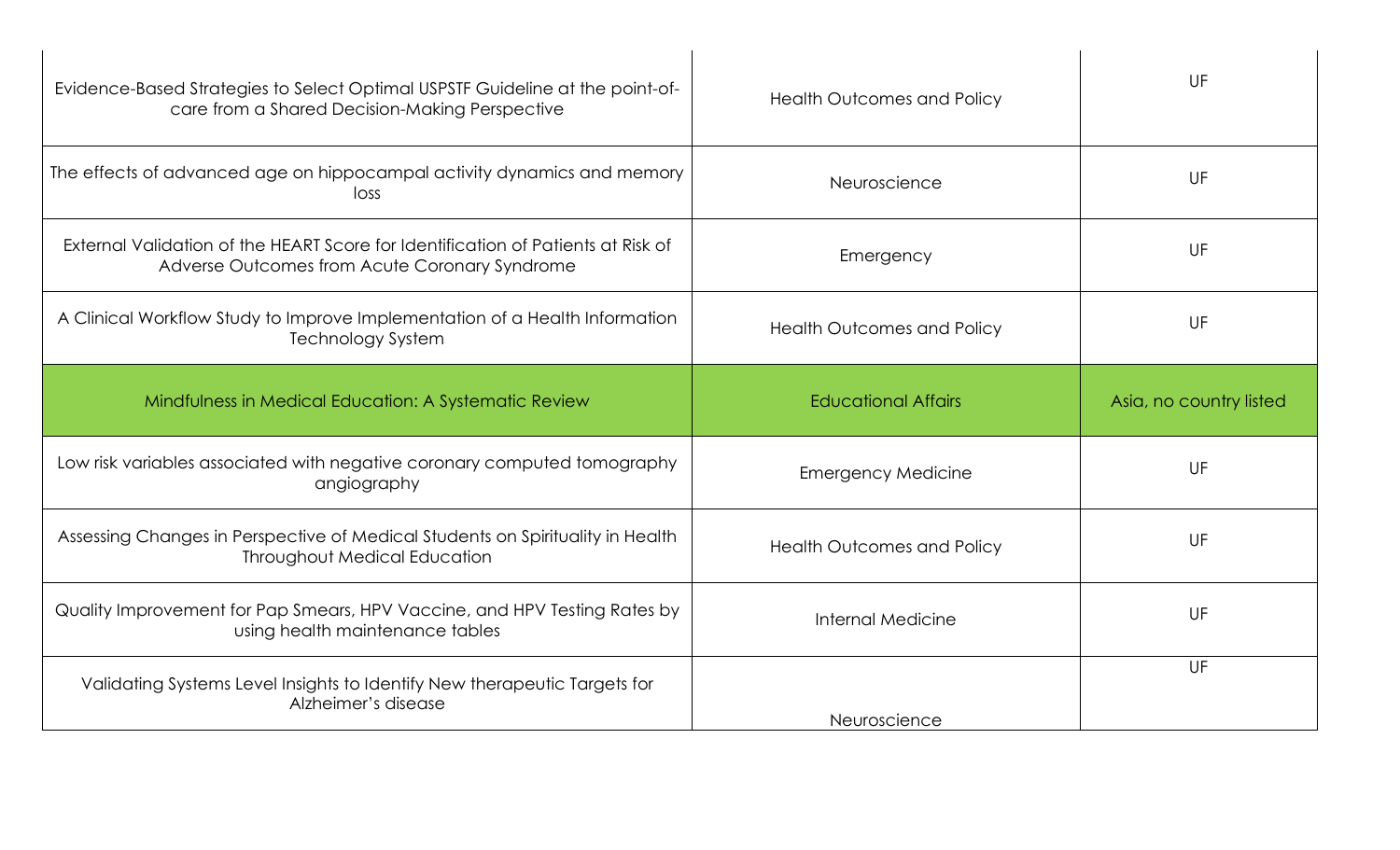| FIT uptake at the Equal Access Clinics                                                                                                                                                     | <b>Internal Medicine</b>                                 | UF                         |
|--------------------------------------------------------------------------------------------------------------------------------------------------------------------------------------------|----------------------------------------------------------|----------------------------|
| Low Risk variables associated with negative coronary computed tomography<br>angiography                                                                                                    | <b>Emergency Medicine</b>                                | UF                         |
| Identification of Risk Factors for Early Re-Admission after Inpatient Colorectal<br>Surgery                                                                                                | <b>General Surgery</b>                                   | UF                         |
| Preventable ED visits and hospital admissions in a large internal medicine<br>group practice                                                                                               | outside opportunity, local mentor CHFM                   | <b>Columbia University</b> |
| Mitochondrial Transplantation for the Treatment of Perinatal Ischemic Brain<br>Injury                                                                                                      | <b>Pediatrics</b>                                        | UF                         |
| Incarceration of persons living with HIV                                                                                                                                                   | Epidemiology                                             | UF                         |
| Assessment of the usefulness of the HEART score and subsequent Myocardial<br>Perfusion Scans in the short term outcome and disposition of patients<br>presenting to the ED with chest pain | <b>Emergency Medicine</b>                                | UF                         |
| Effects of invivo administration of the nitric oxide donor LA419 in<br>neuroprotection and brain repair following stroke in an animal model of<br>Alzheimer's disease                      | outside opportunity, local mentor Functional<br>Genomics | Cajal Institute in Spain   |
| A Predictive Algorithm for the Administration of Novel Therapeutic Cancer<br>Agents                                                                                                        | Neurosurgery                                             | UF                         |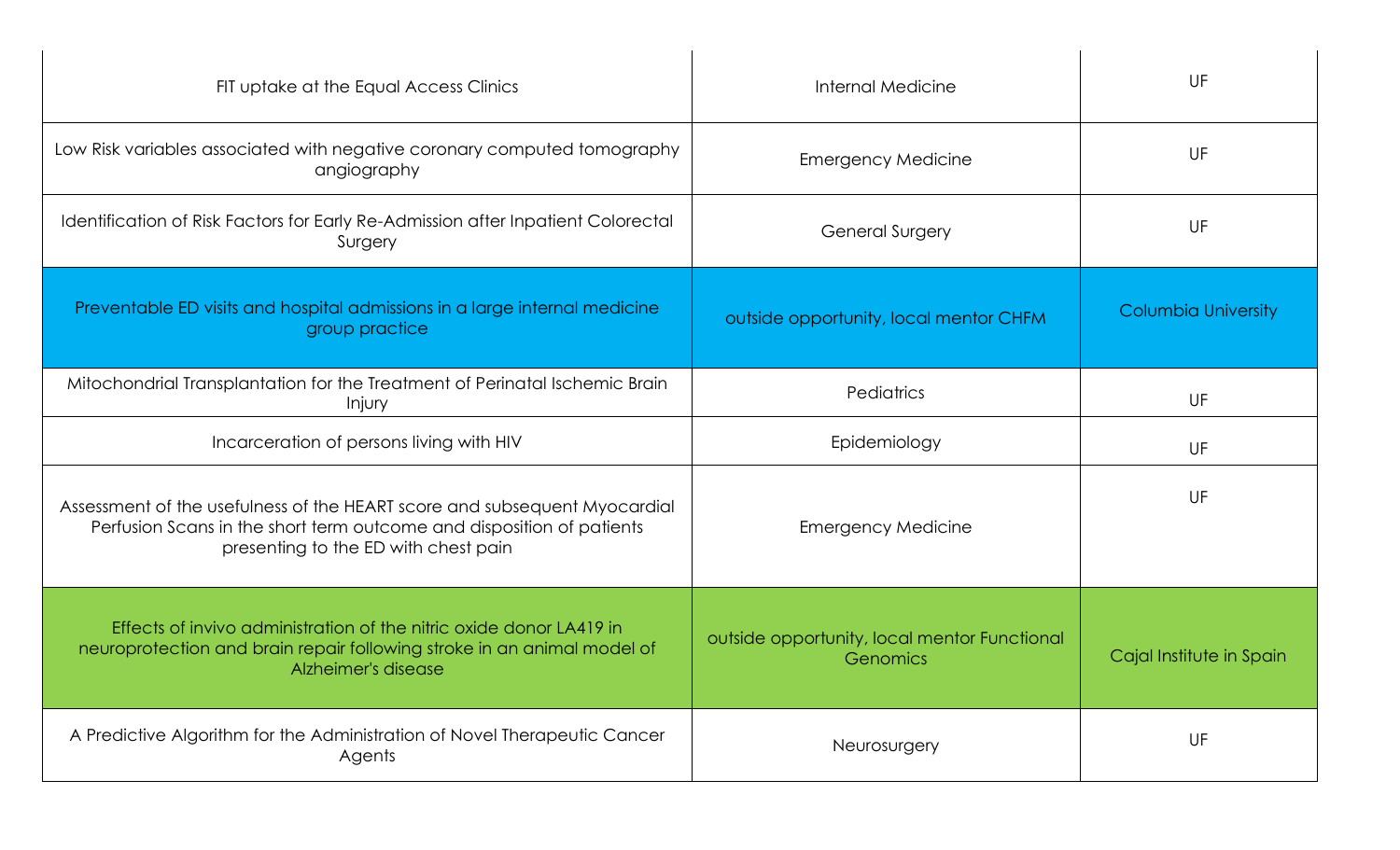| Implications for high-sensitivity Troponin Assays: An Investigation of<br>Cardiovascular Resource Utilization                                                                                                                                          | Medicine - Cardiology            | UF |
|--------------------------------------------------------------------------------------------------------------------------------------------------------------------------------------------------------------------------------------------------------|----------------------------------|----|
| Single Lung Transplantation for COPD: Selecting the Ideal Patient                                                                                                                                                                                      | Surgery                          | UF |
| Determination of factors responsible for patient noncompliance in a busy<br>surgical clinical practice                                                                                                                                                 | <b>General Surgery</b>           | UF |
| Visual Outcomes and Prognostic Factors for Pediatric Eye Injuries from Non-<br>powder Guns and Open Globe Injuries                                                                                                                                     | Ophthalmology                    | UF |
| Opiate use in pregnancy: a retrospective review of the incidence, in-hospital<br>length of stay and the cost of treating affected newborns in the postpartum<br>period following the initiation of the Florida prescription drug monitoring<br>program | <b>Obstetrics and Gynecology</b> | UF |
| Health Communication and Understanding Preferences                                                                                                                                                                                                     | <b>Pediatrics</b>                | UF |
| Correlating Deep Brain Stimulation (DBS) Lead placement with Clinical<br>Outcomes Using a Novel non-linear deformable neuroanatomic Atlas                                                                                                              | Neurosurgery                     | UF |
| Patient A: a play/movie, survey about a person infected with HIV/AIDS through<br>no fault of their own                                                                                                                                                 | <b>Medical Humanities</b>        | UF |
| The Neuroanatomy of reproduction - seeing is believing                                                                                                                                                                                                 | <b>Obstetrics and Gynecology</b> | UF |